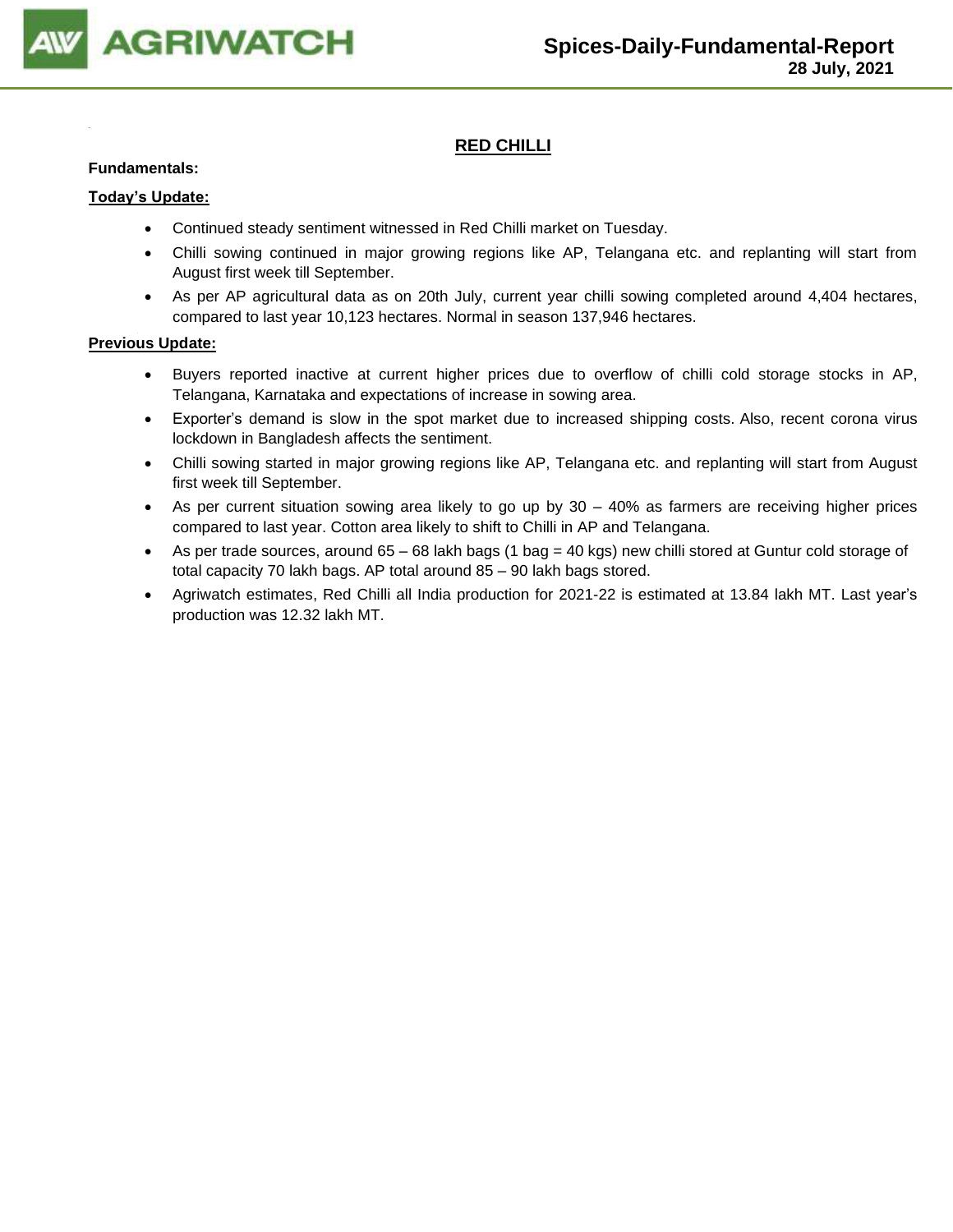

|                       |                  |                             |           | Red Chilli Spot Market Prices (Loose): (Rs/Qtl) |           |                                                                                        |                                                                                                                                                                                                                                                                                                                                                                                               |  |  |  |  |  |
|-----------------------|------------------|-----------------------------|-----------|-------------------------------------------------|-----------|----------------------------------------------------------------------------------------|-----------------------------------------------------------------------------------------------------------------------------------------------------------------------------------------------------------------------------------------------------------------------------------------------------------------------------------------------------------------------------------------------|--|--|--|--|--|
|                       |                  |                             | 27-Jul-   | 27-Jul-                                         | 26-Jul-   | 26-Jul-                                                                                |                                                                                                                                                                                                                                                                                                                                                                                               |  |  |  |  |  |
| <b>State</b>          | <b>Centre</b>    | Grade                       | 21        | 21                                              | 21        |                                                                                        |                                                                                                                                                                                                                                                                                                                                                                                               |  |  |  |  |  |
|                       |                  |                             | Low       | <b>High</b>                                     | Low       |                                                                                        |                                                                                                                                                                                                                                                                                                                                                                                               |  |  |  |  |  |
|                       |                  | <b>NCDEX Quality</b>        | 9500      | 10500                                           | 9500      |                                                                                        |                                                                                                                                                                                                                                                                                                                                                                                               |  |  |  |  |  |
|                       |                  | <b>LCA 334</b>              | 10500     | 11500                                           | 10500     |                                                                                        |                                                                                                                                                                                                                                                                                                                                                                                               |  |  |  |  |  |
|                       |                  | Teja                        | 14000     | 15300                                           | 14000     |                                                                                        |                                                                                                                                                                                                                                                                                                                                                                                               |  |  |  |  |  |
|                       | Guntur           | No. 273                     | 13000     | 14000                                           | 13000     |                                                                                        |                                                                                                                                                                                                                                                                                                                                                                                               |  |  |  |  |  |
| <b>Andhra Pradesh</b> | <b>Benchmark</b> | No. 5                       | 13000     | 14000                                           | 13000     |                                                                                        |                                                                                                                                                                                                                                                                                                                                                                                               |  |  |  |  |  |
|                       | market           | Fatki                       | 6000      | 9000                                            | 6000      |                                                                                        |                                                                                                                                                                                                                                                                                                                                                                                               |  |  |  |  |  |
|                       |                  | Byadgi                      | 15000     | 16000                                           | 15000     |                                                                                        |                                                                                                                                                                                                                                                                                                                                                                                               |  |  |  |  |  |
|                       |                  | <b>US 341</b>               | 13000     | 14500                                           | 13000     |                                                                                        |                                                                                                                                                                                                                                                                                                                                                                                               |  |  |  |  |  |
|                       |                  | Denvor Delux                | 13500     | 14000                                           | 13500     | 14000                                                                                  | <b>Unch</b>                                                                                                                                                                                                                                                                                                                                                                                   |  |  |  |  |  |
|                       |                  | Indam <sub>5</sub>          | 13000     | 14000                                           | 13000     | 14000                                                                                  | <b>Unch</b>                                                                                                                                                                                                                                                                                                                                                                                   |  |  |  |  |  |
|                       |                  | Teja                        | 12600     | 14300                                           | 12600     | 14300                                                                                  | <b>Unch</b>                                                                                                                                                                                                                                                                                                                                                                                   |  |  |  |  |  |
|                       |                  | Wonder Hot                  | 13300     | 14800                                           | 13300     | 14800                                                                                  | <b>Unch</b>                                                                                                                                                                                                                                                                                                                                                                                   |  |  |  |  |  |
|                       | Warangal         | 341                         | 12800     | 14300                                           | 12800     | 14300                                                                                  | <b>Unch</b>                                                                                                                                                                                                                                                                                                                                                                                   |  |  |  |  |  |
|                       |                  | Denvor Delux                | 12300     | 13800                                           | 12300     | 13800                                                                                  | <b>Unch</b>                                                                                                                                                                                                                                                                                                                                                                                   |  |  |  |  |  |
| Telangana             |                  | Paprika                     | <b>NA</b> | <b>NA</b>                                       | <b>NA</b> | <b>NA</b>                                                                              |                                                                                                                                                                                                                                                                                                                                                                                               |  |  |  |  |  |
|                       |                  | Fatki                       | 5800      | 8300                                            | 5800      | 8300                                                                                   | <b>Unch</b>                                                                                                                                                                                                                                                                                                                                                                                   |  |  |  |  |  |
|                       |                  | Teja (Cold storage)         | 13000     | 15300                                           | 13000     | 15100                                                                                  | 200                                                                                                                                                                                                                                                                                                                                                                                           |  |  |  |  |  |
|                       | Khammam          | Teja (Non cold storage)     | <b>NA</b> | <b>NA</b>                                       | <b>NA</b> | <b>NA</b>                                                                              |                                                                                                                                                                                                                                                                                                                                                                                               |  |  |  |  |  |
|                       |                  | No. 12                      | <b>NA</b> | <b>NA</b>                                       | <b>NA</b> | <b>NA</b>                                                                              |                                                                                                                                                                                                                                                                                                                                                                                               |  |  |  |  |  |
|                       |                  | <b>Indu 2070</b>            | 14000     | 15000                                           | 14000     | 15000                                                                                  | <b>Unch</b>                                                                                                                                                                                                                                                                                                                                                                                   |  |  |  |  |  |
| <b>Madhya Pradesh</b> | <b>Bedia</b>     | Fatki                       | 7000      | 8000                                            | 7000      | 8000                                                                                   | <b>Unch</b>                                                                                                                                                                                                                                                                                                                                                                                   |  |  |  |  |  |
|                       |                  | Jhankar                     | 11000     | 12000                                           | 11000     | 12000                                                                                  | <b>Unch</b>                                                                                                                                                                                                                                                                                                                                                                                   |  |  |  |  |  |
|                       |                  | Ganesh                      | <b>NA</b> | <b>NA</b>                                       | <b>NA</b> | <b>NA</b>                                                                              | $\blacksquare$                                                                                                                                                                                                                                                                                                                                                                                |  |  |  |  |  |
|                       |                  | Teja(Khamam)                | 17500     | 17500                                           | 17500     | 17500                                                                                  | <b>Unch</b>                                                                                                                                                                                                                                                                                                                                                                                   |  |  |  |  |  |
|                       |                  | M.P. MacoTeja               | <b>NA</b> | <b>NA</b>                                       | <b>NA</b> | <b>NA</b>                                                                              | 21<br>Change<br>High<br><b>Unch</b><br><b>Unch</b><br>300<br><b>Unch</b><br><b>Unch</b><br>9000<br><b>Unch</b><br><b>Unch</b><br><b>Unch</b><br><b>NA</b><br><b>NA</b><br><b>NA</b><br><b>NA</b><br><b>NA</b><br><b>NA</b><br><b>NA</b><br>$\blacksquare$<br><b>NA</b><br>$\blacksquare$<br>$\blacksquare$<br><b>NA</b><br><b>NA</b><br>$\blacksquare$<br><b>NA</b><br>6500<br>$\blacksquare$ |  |  |  |  |  |
|                       |                  | Pala 12                     | NA        | <b>NA</b>                                       | <b>NA</b> |                                                                                        |                                                                                                                                                                                                                                                                                                                                                                                               |  |  |  |  |  |
| Delhi                 | <b>New Delhi</b> | <b>LCA 334</b>              | <b>NA</b> | <b>NA</b>                                       | <b>NA</b> |                                                                                        |                                                                                                                                                                                                                                                                                                                                                                                               |  |  |  |  |  |
|                       |                  | Fatki                       | <b>NA</b> | <b>NA</b>                                       | <b>NA</b> | 10500<br>11500<br>15000<br>14000<br>14000<br>16000<br>14500<br>25000<br>23000<br>13000 |                                                                                                                                                                                                                                                                                                                                                                                               |  |  |  |  |  |
|                       |                  | Packing                     | <b>NA</b> | <b>NA</b>                                       | <b>NA</b> |                                                                                        |                                                                                                                                                                                                                                                                                                                                                                                               |  |  |  |  |  |
|                       |                  | Dabbi                       | <b>NA</b> | <b>NA</b>                                       | <b>NA</b> |                                                                                        |                                                                                                                                                                                                                                                                                                                                                                                               |  |  |  |  |  |
|                       |                  | Guntur                      | <b>NA</b> | <b>NA</b>                                       | <b>NA</b> |                                                                                        |                                                                                                                                                                                                                                                                                                                                                                                               |  |  |  |  |  |
|                       |                  | Kaddi                       | <b>NA</b> | <b>NA</b>                                       | <b>NA</b> |                                                                                        |                                                                                                                                                                                                                                                                                                                                                                                               |  |  |  |  |  |
|                       |                  | Dabbi Dlx Local             | <b>NA</b> | <b>NA</b>                                       | 22500     |                                                                                        |                                                                                                                                                                                                                                                                                                                                                                                               |  |  |  |  |  |
|                       |                  | Dabbi Medium Best (Local)   | NA        | NA                                              | 20000     |                                                                                        |                                                                                                                                                                                                                                                                                                                                                                                               |  |  |  |  |  |
| Karnataka             | <b>Byadgi</b>    | Dabbi Best (Bellary)        | NA        | <b>NA</b>                                       | <b>NA</b> |                                                                                        |                                                                                                                                                                                                                                                                                                                                                                                               |  |  |  |  |  |
|                       |                  | <b>KDL Deluxe (Local)</b>   | NA        | NA                                              | 11000     |                                                                                        |                                                                                                                                                                                                                                                                                                                                                                                               |  |  |  |  |  |
|                       |                  | <b>KDL Deluxe (Bellary)</b> | NA        | <b>NA</b>                                       | <b>NA</b> |                                                                                        |                                                                                                                                                                                                                                                                                                                                                                                               |  |  |  |  |  |
|                       |                  | <b>KDL Best(Local)</b>      | NA        | <b>NA</b>                                       | <b>NA</b> |                                                                                        |                                                                                                                                                                                                                                                                                                                                                                                               |  |  |  |  |  |
|                       |                  | <b>KDL Best(Bellary)</b>    | <b>NA</b> | <b>NA</b>                                       | <b>NA</b> |                                                                                        |                                                                                                                                                                                                                                                                                                                                                                                               |  |  |  |  |  |
|                       |                  |                             |           |                                                 |           |                                                                                        |                                                                                                                                                                                                                                                                                                                                                                                               |  |  |  |  |  |
|                       |                  | <b>KDL Medium</b>           | NA        | NA                                              | 4500      |                                                                                        |                                                                                                                                                                                                                                                                                                                                                                                               |  |  |  |  |  |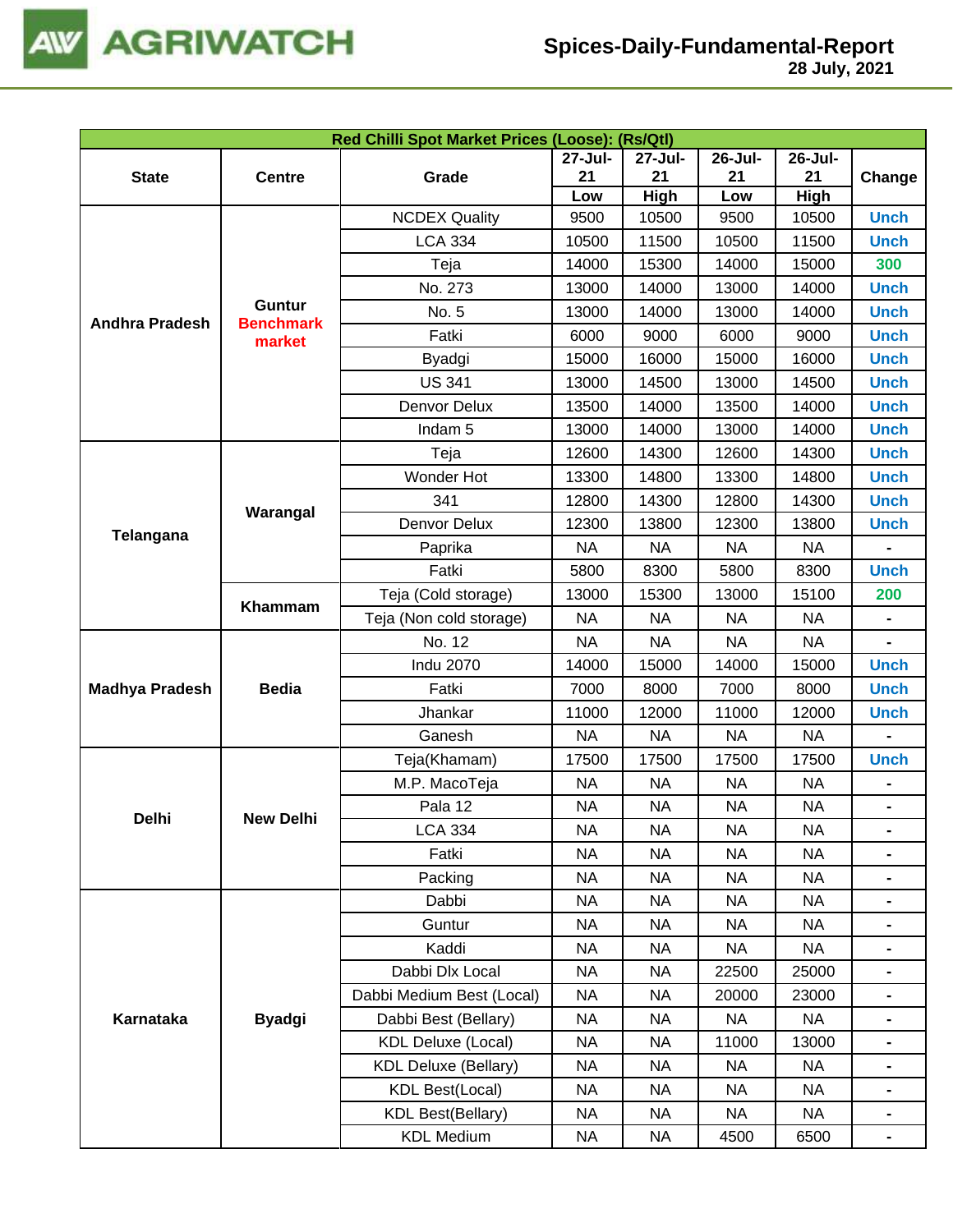

|                                                                  |               | Denvor Deluxe                 | <b>NA</b> | NA        | NA    | <b>NA</b> |             |  |  |
|------------------------------------------------------------------|---------------|-------------------------------|-----------|-----------|-------|-----------|-------------|--|--|
|                                                                  |               | 2043                          | <b>NA</b> | NA        | 19000 | 20000     |             |  |  |
|                                                                  |               | 5531                          | NA.       | <b>NA</b> | 12500 | 13500     |             |  |  |
|                                                                  |               | C <sub>5</sub>                | NA.       | NA        | NA.   | NA.       |             |  |  |
|                                                                  |               | <b>KDL Fatki</b>              | NA.       | NA        | 3000  | 3500      |             |  |  |
|                                                                  |               | Seed Fatki                    | NA.       | NA.       | 4000  | 6500      |             |  |  |
| Arrivals & Off-take in bags (1 bag = 45 Kg), (1 bag = $38Kgs$ )* |               |                               |           |           |       |           |             |  |  |
|                                                                  |               |                               |           |           |       |           |             |  |  |
| <b>State</b>                                                     | <b>Centre</b> | <b>Parameter</b>              |           | 27-Jul-21 |       | 26-Jul-21 | Change      |  |  |
|                                                                  |               | Arrivals                      |           | 70000     |       | 60000     | 10000       |  |  |
| Andhra Pradesh                                                   | Guntur        | Off-take                      |           | 45000     |       | 30000     | 15000       |  |  |
|                                                                  | Warangal      | Arrivals                      |           | 3000      |       | 4000      | $-1000$     |  |  |
| Telangana                                                        |               | Arrivals (Cold storage) *     |           | 3000      |       | 3000      | <b>Unch</b> |  |  |
|                                                                  | Khammam       | Arrivals (Non cold storage) * |           | <b>NA</b> |       | NA.       |             |  |  |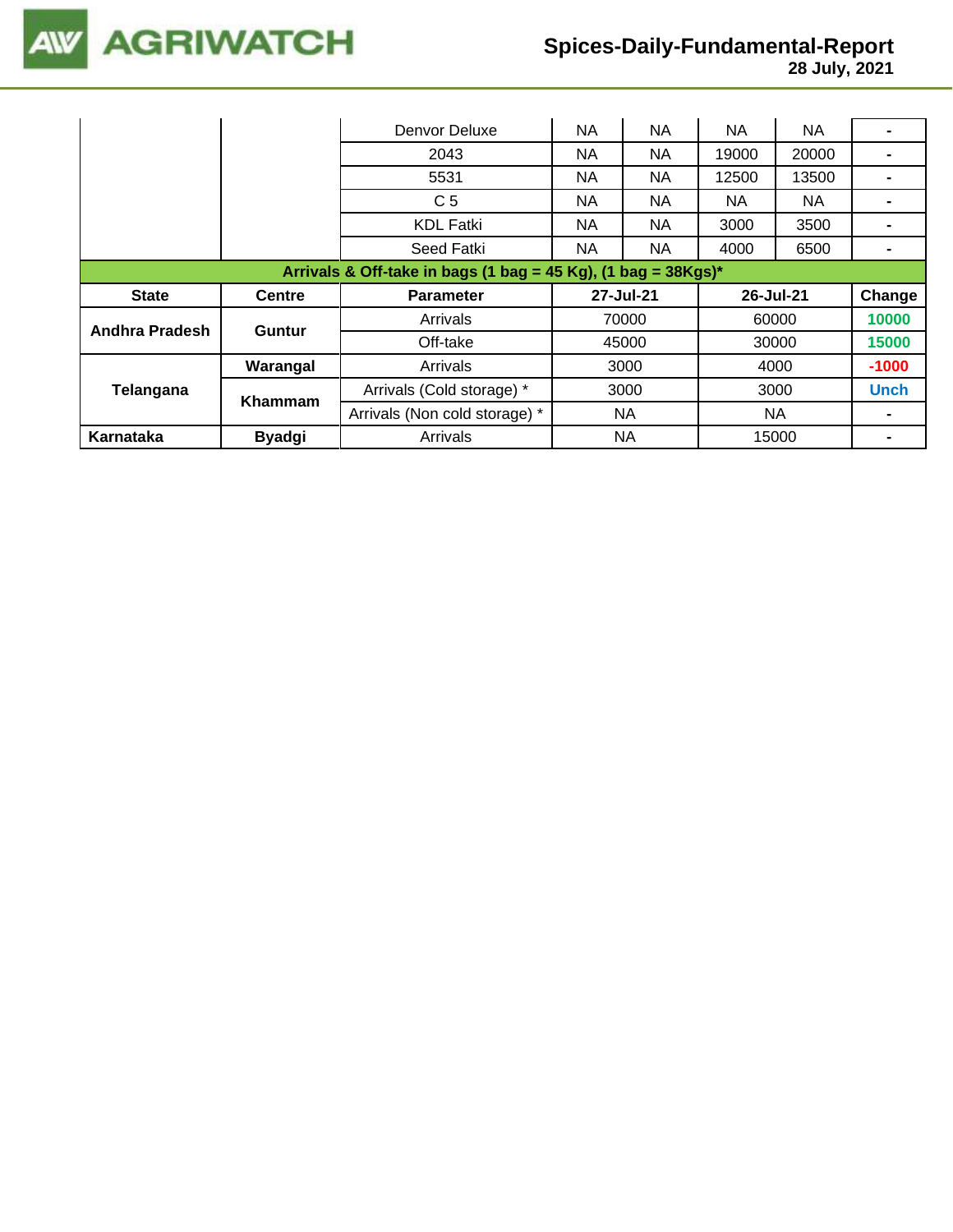

## **TURMERIC**

#### **Fundamentals: Today's Update:**

- Steady to weak sentiment witnessed in the Turmeric spot market on Tuesday.
- In Maharashtra Sangli and Karnataka Belgaum district, Turmeric standing crop submerged due to recent flood. Around 30 to 40% area affected till now. More details will be clear after 10 to 12 days.
- As per AP agricultural data as on 20th July, current year Turmeric sowing completed around 4,986 hectares, compared to last year 5,793 hectares. Normal in season 19,551 hectares.

- Turmeric sowing in Maharashtra and Telangana, till now 90 to 95% completed, last year it was almost finished.
- For the 2021-22 marketing period, Agriwatch expected 0.62 lakh MT ending stocks (with increasing exports and domestic consumption), which is lower than 0.98 lakh MT from last year, likely to support prices from the current level.

| <b>Turmeric Spot Market Prices (Loose): (Rs/Qtl)</b> |                         |                                 |                                                                                                                                                                                                                                                             |           |                |  |  |
|------------------------------------------------------|-------------------------|---------------------------------|-------------------------------------------------------------------------------------------------------------------------------------------------------------------------------------------------------------------------------------------------------------|-----------|----------------|--|--|
| <b>State</b>                                         | <b>Centre</b>           | Grade                           | 27-Jul-21                                                                                                                                                                                                                                                   | 26-Jul-21 | Change         |  |  |
|                                                      |                         | Nizam quality                   | 7300                                                                                                                                                                                                                                                        | 7300      | <b>Unch</b>    |  |  |
|                                                      | <b>Nizamabad</b>        | Double polish finger            | 8000                                                                                                                                                                                                                                                        | 8000      | <b>Unch</b>    |  |  |
|                                                      | <b>Benchmark market</b> | Gattah (unpolished)             | 6500                                                                                                                                                                                                                                                        | 6500      | <b>Unch</b>    |  |  |
| Telangana                                            |                         | Gattah (double polished)        | 7300                                                                                                                                                                                                                                                        | 7300      | <b>Unch</b>    |  |  |
|                                                      |                         | Finger                          | 6100                                                                                                                                                                                                                                                        | 6300      | $-200$         |  |  |
|                                                      | Warangal                | Round                           | 5700                                                                                                                                                                                                                                                        | 5900      | $-200$         |  |  |
|                                                      |                         | Finger                          | 7300                                                                                                                                                                                                                                                        | 7300      | <b>Unch</b>    |  |  |
|                                                      | <b>Erode</b>            | Gattah                          | 6800                                                                                                                                                                                                                                                        | 6800      | <b>Unch</b>    |  |  |
|                                                      |                         | Sellem                          | 7700                                                                                                                                                                                                                                                        | 7700      | <b>Unch</b>    |  |  |
| <b>Tamil Nadu</b>                                    | Coimbatore              | <b>Bulb</b>                     | <b>NA</b>                                                                                                                                                                                                                                                   | <b>NA</b> |                |  |  |
|                                                      |                         | Finger                          | <b>NA</b>                                                                                                                                                                                                                                                   | <b>NA</b> | $\blacksquare$ |  |  |
|                                                      | <b>Salem</b>            | <b>Bulb</b>                     | <b>NA</b>                                                                                                                                                                                                                                                   | <b>NA</b> |                |  |  |
|                                                      |                         | Finger                          | <b>NA</b>                                                                                                                                                                                                                                                   | <b>NA</b> |                |  |  |
|                                                      |                         | <b>Bulb</b>                     | 5800                                                                                                                                                                                                                                                        | 5800      | <b>Unch</b>    |  |  |
| <b>Andhra Pradesh</b>                                | <b>Duggirala</b>        | Bilty                           | 6322                                                                                                                                                                                                                                                        | 6322      | <b>Unch</b>    |  |  |
|                                                      |                         | Finger                          | 5800                                                                                                                                                                                                                                                        | 5800      | <b>Unch</b>    |  |  |
|                                                      |                         | Bilty                           | 6322                                                                                                                                                                                                                                                        | 6322      | <b>Unch</b>    |  |  |
|                                                      |                         | Rajpuri/Salem Finger            | <b>NA</b>                                                                                                                                                                                                                                                   | <b>NA</b> | $\blacksquare$ |  |  |
|                                                      | Sangli                  | Rajpuri Medium                  |                                                                                                                                                                                                                                                             | <b>NA</b> |                |  |  |
|                                                      |                         | DesiKadappa                     |                                                                                                                                                                                                                                                             |           |                |  |  |
|                                                      |                         | Salem Powder                    | <b>NR</b>                                                                                                                                                                                                                                                   | <b>NR</b> | ۰              |  |  |
|                                                      |                         | Mini Salem                      | <b>NA</b><br><b>NA</b><br><b>NA</b><br><b>NR</b><br><b>NR</b><br><b>NR</b><br><b>NR</b><br><b>NR</b><br><b>NR</b><br><b>NR</b><br><b>NR</b><br>7300<br>7300<br>6300<br>6300<br>6500<br>6500<br>8600<br>8600<br>9500<br>9500<br>8600<br>8600<br>9500<br>9500 |           |                |  |  |
| <b>Maharashtra</b>                                   | <b>Basmat</b>           | Super Salem                     |                                                                                                                                                                                                                                                             |           | $\blacksquare$ |  |  |
|                                                      |                         | <b>Gattah Powder</b>            |                                                                                                                                                                                                                                                             |           | $\blacksquare$ |  |  |
|                                                      |                         | <b>Gattah Premium</b>           |                                                                                                                                                                                                                                                             |           | $\blacksquare$ |  |  |
|                                                      |                         | <b>Turmeric Finger Polished</b> |                                                                                                                                                                                                                                                             |           | <b>Unch</b>    |  |  |
|                                                      | <b>Nanded</b>           | <b>Turmeric Bulb Polished</b>   |                                                                                                                                                                                                                                                             |           | <b>Unch</b>    |  |  |
|                                                      |                         | <b>Turmeric Mix</b>             |                                                                                                                                                                                                                                                             |           | <b>Unch</b>    |  |  |
|                                                      |                         | Gattah                          |                                                                                                                                                                                                                                                             |           | <b>Unch</b>    |  |  |
|                                                      |                         | Mini Salem                      |                                                                                                                                                                                                                                                             |           | <b>Unch</b>    |  |  |
| <b>Delhi</b>                                         | <b>Delhi</b>            | <b>Finger Single Polished</b>   |                                                                                                                                                                                                                                                             |           | <b>Unch</b>    |  |  |
|                                                      |                         | <b>Finger Double Polished</b>   |                                                                                                                                                                                                                                                             |           | <b>Unch</b>    |  |  |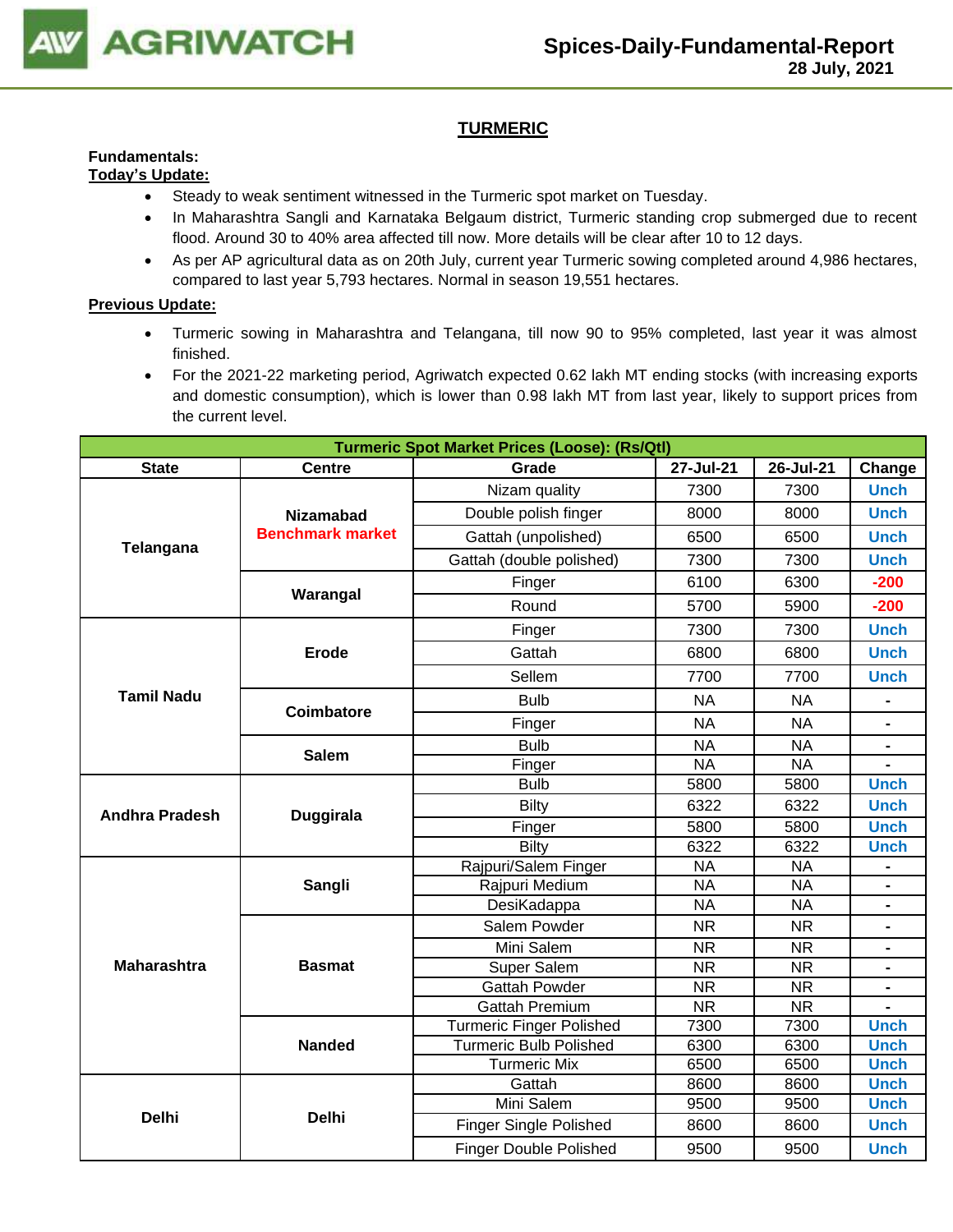

 **28 July, 2021**

| <b>State</b>          |                  | Arrival & Off-take in bags $*(1 \text{ bag} = 75 \text{ Kg}), \#(1 \text{ bag} = 60 \text{ Kg})$ |           |           |                |  |  |
|-----------------------|------------------|--------------------------------------------------------------------------------------------------|-----------|-----------|----------------|--|--|
|                       | <b>Centre</b>    | <b>Parameter</b>                                                                                 | 27-Jul-21 | 26-Jul-21 | Change         |  |  |
| Telangana             | <b>Nizamabad</b> | Arrival                                                                                          | 2000      | 3000      | $-1000$        |  |  |
|                       |                  | Off-take                                                                                         | 2000      | 3000      | $-1000$        |  |  |
|                       | Warangal         | <b>Arrival</b>                                                                                   | 400       | 300       | 100            |  |  |
|                       | Erode            | Arrival                                                                                          | 3000      | 4000      | $-1000$        |  |  |
| <b>Tamil Nadu</b>     |                  | Off-take                                                                                         | 3000      | 4000      | $-1000$        |  |  |
|                       | Coimbatore       | Arrival                                                                                          | NA.       | NA.       |                |  |  |
|                       | <b>Salem</b>     | Arrival*                                                                                         | ΝA        | NA        | $\blacksquare$ |  |  |
| <b>Andhra Pradesh</b> | <b>Duggirala</b> | Arrival*                                                                                         | 400       | 900       | $-500$         |  |  |
|                       | Sangli           | Arrival#                                                                                         | NA        | <b>NA</b> | ۰              |  |  |
| <b>Maharashtra</b>    | <b>Basmat</b>    | Arrival*                                                                                         | NR.       | NR.       | $\blacksquare$ |  |  |
|                       | <b>Nanded</b>    | <b>Arrival</b>                                                                                   | 4000      | 5000      | $-1000$        |  |  |
| <b>Arrival * Qtl</b>  |                  |                                                                                                  |           |           |                |  |  |

## **NCDEX-FUTURES MARKET**

| <b>Turmeric</b> |               |       |       |       |              |        |             |       |           |
|-----------------|---------------|-------|-------|-------|--------------|--------|-------------|-------|-----------|
| <b>Contract</b> | +/-\$         | Open  | High  | Low   | <b>Close</b> | Volume | Vol. Change | Οl    | OI Change |
| Aug-21          | $\sim$ $\sim$ | $- -$ | $- -$ | $- -$ | $- -$        | $- -$  | $- -$       | $- -$ | $- -$     |
| Sep-21          | $- -$         | $- -$ | $- -$ | --    | $- -$        | $- -$  | $- -$       | $- -$ | $- -$     |
| <b>Oct-21</b>   | $- -$         | $- -$ | $- -$ | $- -$ | $- -$        | $- -$  | $- -$       | $- -$ | $- -$     |

| <b>Spread</b> | <b>Aug-21</b> | Sep-21 | Oct-21                   |
|---------------|---------------|--------|--------------------------|
| <b>Basis</b>  | $- -$         | $- -$  | $\sim$ $\sim$            |
| Aug-21        | $\sim$ $\sim$ | $- -$  | $\overline{\phantom{a}}$ |
| Sep-21        | $- -$         | $- -$  | $\overline{\phantom{a}}$ |

NB: Spot prices used for spread calculation is the basis Nizamabad for Nizam grade. Basis = Spot prices– Near month futures.

#### **NCDEX- STOCK POSITION**

| <b>Stocks</b>    | <b>Demat</b> | <b>In-Process</b> | Total         |
|------------------|--------------|-------------------|---------------|
|                  | 26.07.2021   | 26.07.2021        | 26.07.2021    |
| Sangli           | 1961         |                   | 1961          |
| <b>Erode</b>     | $- -$        | $- -$             | $\sim$ $\sim$ |
| <b>Nizamabad</b> | 1344         |                   | 1344          |
| Warangal         | $- -$        | $- -$             | $- -$         |

(**Quantity in MT)**

## **NCDEX Turmeric EED Wise Stock Position (Qty in MT) on 19th July, 2021**

| <b>EED</b>   | Sangli (Desi<br>Cuddapah) | <b>Sangli</b><br>(Rajapore) | <b>Nizamabad</b> | <b>Nizamabad</b><br>(Farmer Polished) | <b>Basmat</b><br>(Salem) | <b>Total</b> |
|--------------|---------------------------|-----------------------------|------------------|---------------------------------------|--------------------------|--------------|
| 10-Aug-21    | $- -$                     | 340                         |                  | $\sim$ $\sim$                         | $\overline{\phantom{a}}$ | 340          |
| $10-Sep-21$  | $- -$                     | 317                         | 120              | $\sim$ $\sim$                         | $\overline{\phantom{a}}$ | 437          |
| 10-Oct-21    | $- -$                     | 238                         | 778              | $\sim$ $\sim$                         | $- -$                    | 1016         |
| 10-Nov-21    | $\sim$ $\sim$             | 896                         | 190              | $\sim$ $\sim$                         | $\sim$ $\sim$            | 1086         |
| 10-Dec-21    | $- -$                     | 169                         | 166              | $\sim$ $\sim$                         | $\sim$ $\sim$            | 335          |
| $10$ -Jan-22 | $- -$                     | $- -$                       | 90               | $\overline{\phantom{a}}$              | $\sim$ $\sim$            | 90           |
| <b>Total</b> | $- -$                     | 1960                        | 1344             | $\sim$                                | $\sim$                   | 3304         |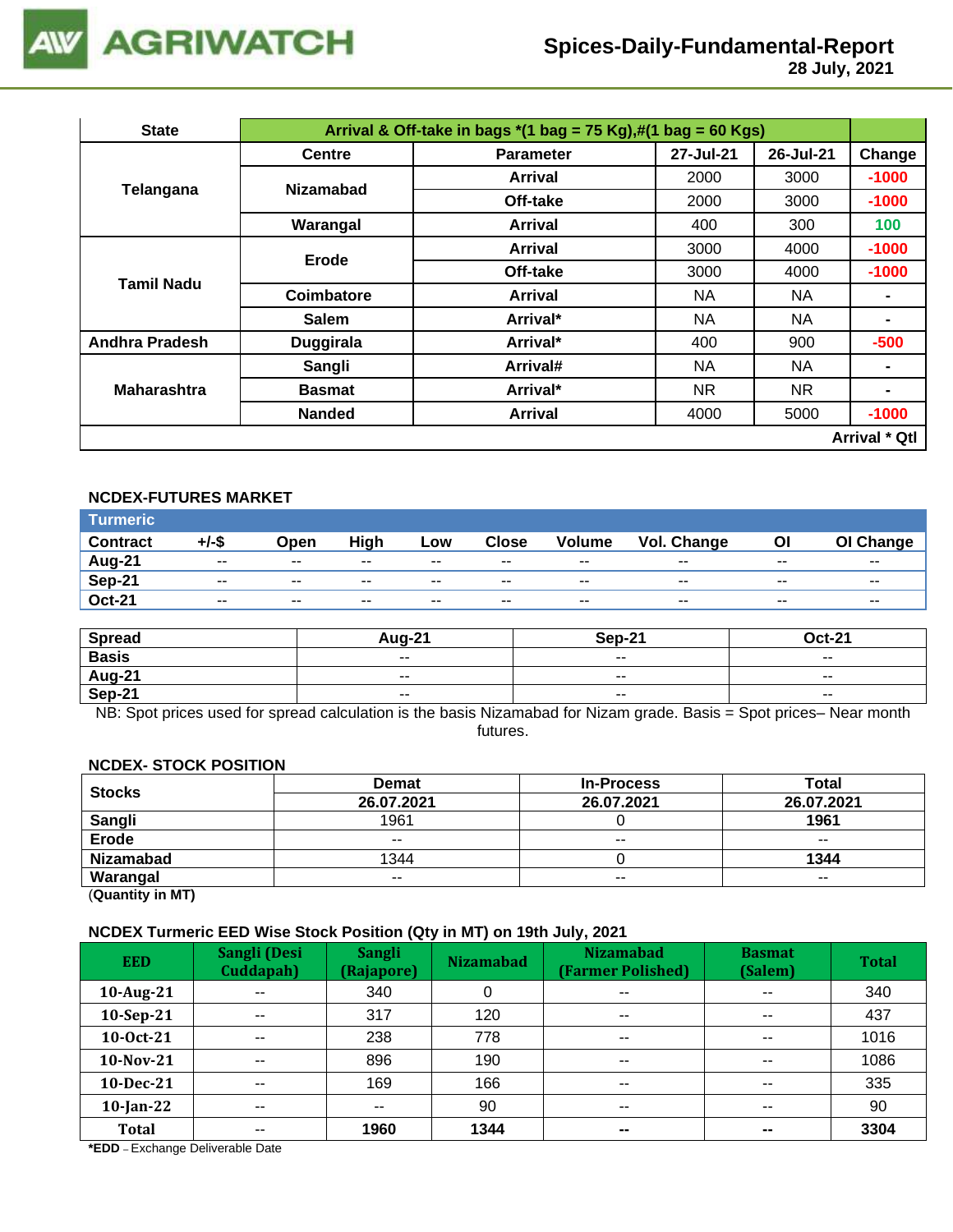

## **BLACK PEPPER**

#### **Fundamentals: Today's Update:**

- Steady sentiment witnessed in the Black pepper market on Tuesday.
- As of 27th July, new pepper 500 G/L traded at Rs.38,800/-qtl, steady from the previous day.
- Continuous supply in the spot market pressurizes the prices at higher levels.
- Vietnam Pepper prices today (July 27) continued to stand still in all key localities in the country. According to the survey, the average price is currently 73,000 VND/kg. In which, Gia Lai and Dong Nai provinces recorded VND 71,000/kg and VND 72,000/kg, respectively. The two provinces of Dak Lak and Dak Nong also did not see any new changes, the transaction was stable at 73,500 VND/kg. Similarly, Binh Phuoc and Ba Ria - Vung Tau buy at the price of 74,000 VND/kg and 75,000 VND/kg, respectively.
- In the first 19 days of July 2021, the export prices of black pepper in India and Vietnam decreased compared to the end of June 2021. Meanwhile, export prices in Brazil were stable, export prices in Indonesia and Malaysia increased slightly. For white pepper products, export prices in Indonesia increased while prices in Vietnam and Malaysia decreased.
- India's pepper exports in the first quarter of 2021 reached 6,020 tons. In which, exports of crushed pepper accounts for 54% of India's total exports.
- World pepper market will be active in the third quarter of 2021 due to an increase in demand after the US and European countries relax social distancing measures. Pepper prices are expected to stay high due to reduced supplies from Brazil, Indonesia and Vietnam, as per VPA.

- *As per trade information, Sri Lankan pepper production will increase by 25% in 2021 to 25,000 tons. Meanwhile, Sri Lanka's domestic pepper consumption is reported at only 12,000 tons. Therefore, the possibility of a large amount of Sri Lankan pepper imported into India is very high and put cap on prices.*
- *As per trade information, the amount of Sri Lankan pepper entered the domestic market from January to April 2021 was 4,000 tons, the highest level recorded in the past three years.*
- According to VPA, Vietnam's pepper exports in June 2021 reached 34,000 tons, worth \$120 million, up 21.6% in volume and 25.2% in value compared to May 2021. compared to June 2020 increased by 68.5% in volume and 156.9 % in value.
- Generally in the first 6 months of 2021, Vietnam's pepper exports are estimated at 155,000 tons, worth 500 million USD, down 6.7% in volume, but up 40.6% in value over the same period in 2020.
- The decrease in supply in Vietnam is the main reason for pushing up world pepper prices in recent years and the price level is currently at the highest level since the end of 2017 until now.
- Vietnamese government has asked farmers not to expand the pepper crop to avoid oversupply in the market.
- In Malaysia, pepper farmers are now almost unable to harvest and sell their products to the market, even though it is the main time, due to the complicated harvest developments of the pandemic. In Brazil, pepper production is forecast to decline sharply in 2021 as the country is likely to face a severe drought from June to September. This is forecast to be the worst drought in 91 years.
- According to the International Pepper Organization (IPC), Vietnam's 2021 pepper harvest will reach 180,000 MT, down 40,000 tons compared to the previous forecast, and 60,000 tons lower (down 25%) compared to with the 2020 harvest.
- According to International Pepper Organization (IPC), in 2021, global pepper production is expected to reach 555 thousand tons, down 21 thousand tons compared to 2020 (576 thousand tons).
- Global pepper exports in 2020 recorded a slight increase of 2% at 481 thousand tons. The top three exporters are Vietnam, Brazil and Indonesia with a total market share of 89%.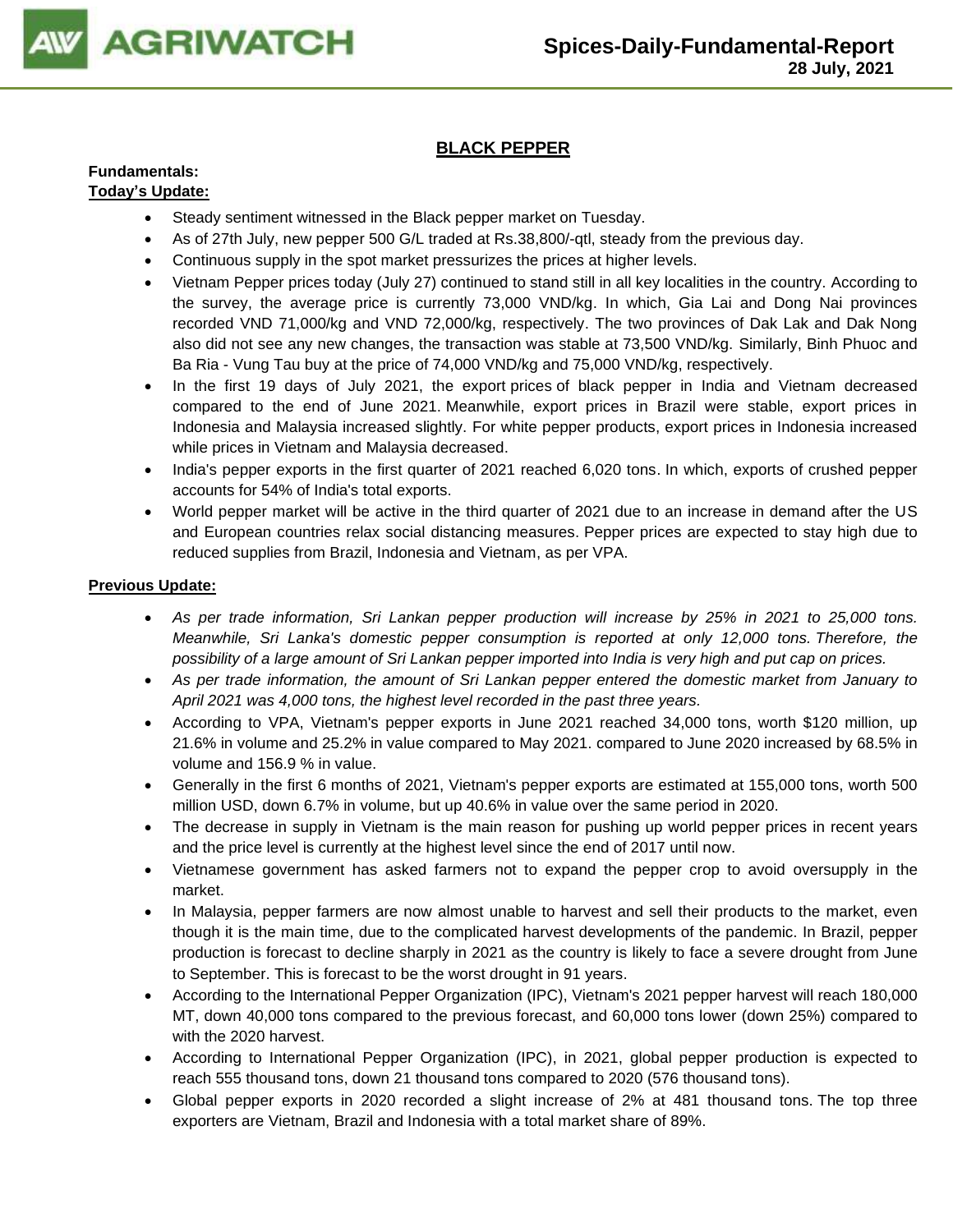

 **28 July, 2021**

|              | <b>Black Pepper Spot Market Prices (Loose): (Rs/Qtl)</b> |                                           |           |           |             |  |  |  |  |  |
|--------------|----------------------------------------------------------|-------------------------------------------|-----------|-----------|-------------|--|--|--|--|--|
| <b>State</b> | <b>Centre</b>                                            | 27-Jul-21<br>26-Jul-21<br>Change<br>Grade |           |           |             |  |  |  |  |  |
|              | Kochi                                                    | Ungarbled                                 | 39800     | 39800     | <b>Unch</b> |  |  |  |  |  |
| Kerala       | <b>Benchmark market</b>                                  | Garbled                                   | 41800     | 41800     | <b>Unch</b> |  |  |  |  |  |
| Karnataka    | Chikkamagaluru                                           | Ungarbled                                 | 39500     | 39500     | <b>Unch</b> |  |  |  |  |  |
|              |                                                          | Unpolished                                | 43000     | 43000     | <b>Unch</b> |  |  |  |  |  |
| <b>Delhi</b> | <b>New Delhi</b>                                         | 550 GL                                    | 43000     | 43000     | <b>Unch</b> |  |  |  |  |  |
|              |                                                          | Number 11.5                               | 46000     | 46000     | <b>Unch</b> |  |  |  |  |  |
|              |                                                          | <b>Arrivals &amp; Off-take in Tons</b>    |           |           |             |  |  |  |  |  |
| <b>State</b> | <b>Centre</b>                                            | <b>Parameter</b>                          | 27-Jul-21 | 26-Jul-21 | Change      |  |  |  |  |  |
|              | Kochi                                                    | Arrivals                                  | 16        | 7         | 9           |  |  |  |  |  |
| Kerala       |                                                          | Off-take                                  | 16        |           | 9           |  |  |  |  |  |

| <b>Black Pepper FOB Prices (USD/MT)</b> |                                  |                          |                                           |                                            |                                        |                              |  |  |  |  |
|-----------------------------------------|----------------------------------|--------------------------|-------------------------------------------|--------------------------------------------|----------------------------------------|------------------------------|--|--|--|--|
| <b>Date</b>                             | <b>Brazil</b><br><b>ASTA 570</b> | ex Kochi<br>(India) ASTA | Lampung<br>(Indonesia)<br><b>ASTA 570</b> | Kuching (Sarawak,<br><b>Malaysia) ASTA</b> | <b>Ho Chi Minh</b><br>(Vietnam) 500g/l | Ho Chi<br><b>Minh 550g/l</b> |  |  |  |  |
| 16/07/21                                | 4000                             | 5630                     | 3819                                      | 5110                                       | 3800                                   | 3900                         |  |  |  |  |
| 19/07/21                                | 4000                             | 5610                     | 3817                                      | 5110                                       | 3800                                   | 3900                         |  |  |  |  |
| 20/07/21                                | 4000                             | 5630                     | 3817                                      | 5110                                       | 3800                                   | 3900                         |  |  |  |  |
| 21/07/21                                | 4000                             | ۰                        | 3809                                      | 5110                                       | 3800                                   | 3900                         |  |  |  |  |
| 22/07/21                                | 4000                             | 5628                     | 3821                                      | 5110                                       | 3800                                   | 3900                         |  |  |  |  |
| 23/07/21                                | 4000                             | 5628                     | 3207                                      | 5348                                       | 3800                                   | 3900                         |  |  |  |  |
| 26/07/21                                | 4000                             | ۰.                       | 3825                                      | 5348                                       | 3800                                   | 3900                         |  |  |  |  |
| 27/07/21                                | 4000                             | ۰                        | NA                                        | 5498                                       | 3800                                   | 3900                         |  |  |  |  |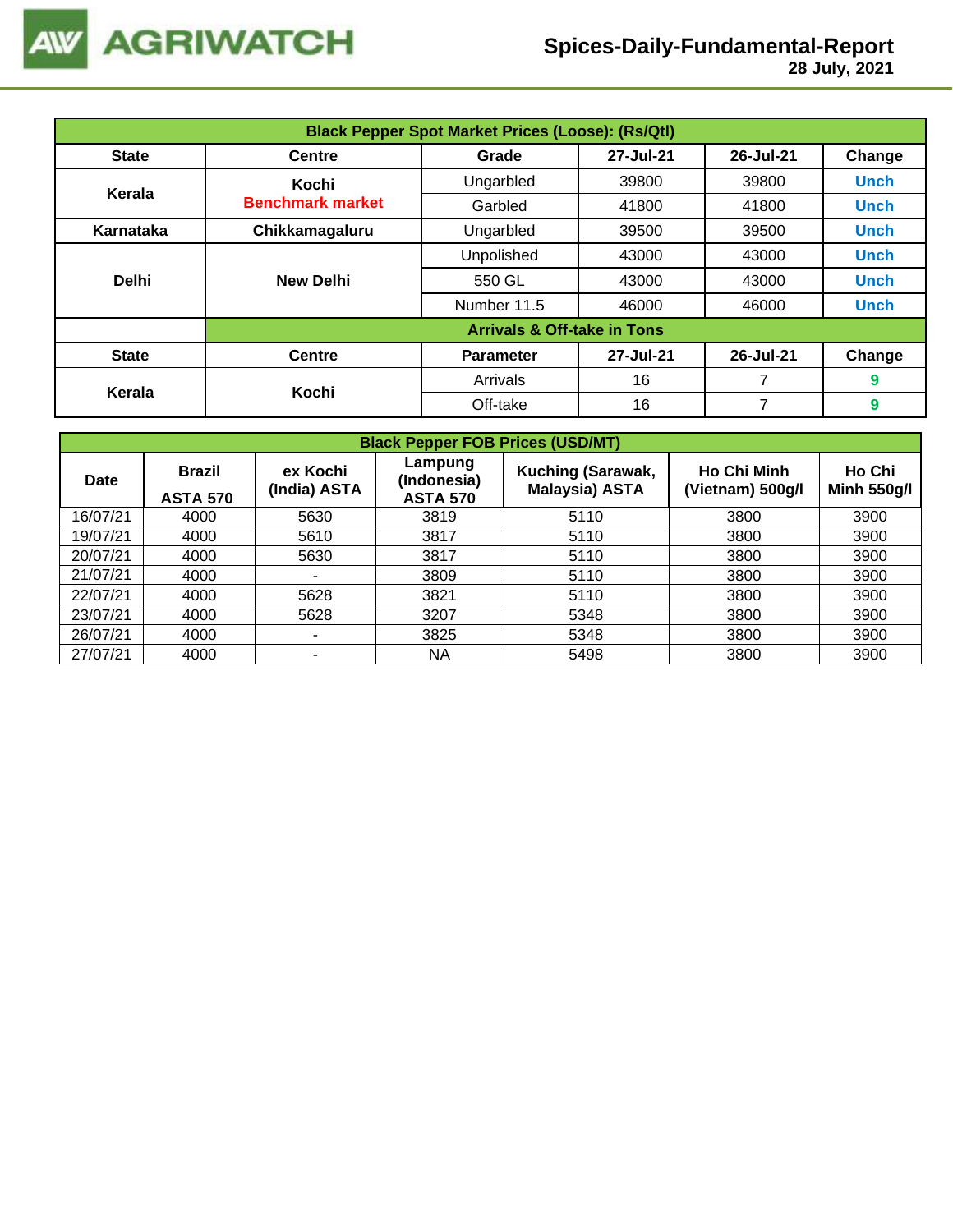

## **JEERA (CUMIN SEED)**

## **Fundamentals: Today's Update:**

- By and large steady to firm sentiment witnessed in Jeera Unjha spot market on Tuesday.
- As we expected earlier, domestic buyers and exporters reported active in the spot market from lower prices level.

- Lower supply reported as farmers are only interested to releasing their stocks at higher prices level.
- Export demand continuing at the Unjha spot market.
- *As per the Agriwatch production estimate, Jeera production for 2021-22 (marketing period) is estimated at 391,801 MT (around 71 lakh bags each of 55 kg) compared to last year's 451,451 MT (82 lakh bags).*

|              |                          | Jeera (Cumin Seed) Spot Market Prices (Loose): (Rs/Qtl) |           |           |               |
|--------------|--------------------------|---------------------------------------------------------|-----------|-----------|---------------|
| <b>State</b> | <b>Centre</b>            | Grade                                                   | 27-Jul-21 | 26-Jul-21 | Change        |
|              | Unjha                    | Local                                                   | 12900     | 12900     | <b>Unch</b>   |
|              | <b>Benchmark market</b>  | <b>NCDEX Quality</b>                                    | 14300     | 14300     | <b>Unch</b>   |
|              |                          | Poojari type /Machine Cut                               | 15200     | 15200     | <b>Unch</b>   |
|              |                          | 1% Singapore                                            | 13625     | 13625     | <b>Unch</b>   |
|              | <b>Mundra Port (FoR)</b> | 2% Singapore                                            | 13375     | 13375     | <b>Unch</b>   |
| Gujarat      |                          | 1 % European                                            | 14125     | 14125     | <b>Unch</b>   |
|              |                          | 2% European                                             | 13875     | 13875     | <b>Unch</b>   |
|              | Rajkot                   | Local                                                   | 12900     | 12480     | 420           |
|              | Patan                    | Local                                                   | 12380     | 11130     | 1250          |
|              | <b>Dhrol</b>             | Local                                                   | <b>NA</b> | <b>NA</b> |               |
|              | <b>Gondal</b>            | Local                                                   | 13005     | 12855     | 150           |
|              | Jodhpur                  | Local                                                   | 12800     | 12800     | <b>Unch</b>   |
|              | <b>Merta City</b>        | Local                                                   | 14000     | 14000     | <b>Unch</b>   |
| Rajasthan    | <b>Nagaur</b>            | Local                                                   | 13500     | 13500     | <b>Unch</b>   |
|              | <b>Anandpur Kalu</b>     | Local                                                   | 13500     | 13500     | <b>Unch</b>   |
| <b>Delhi</b> | <b>New Delhi</b>         | Ganesh                                                  | 14500     | 14500     | <b>Unch</b>   |
|              |                          | Poojari type / Machine Cut                              | 15500     | 15500     | <b>Unch</b>   |
|              |                          | Arrival & Off-take in bags (1 bag = 55 kg)              |           |           |               |
| <b>State</b> | <b>Centre</b>            | <b>Parameter</b>                                        | 27-Jul-21 | 26-Jul-21 | Change        |
|              | Unjha                    | Arrival                                                 | 2500      | 2500      | <b>Unch</b>   |
|              |                          | Off-take                                                | 2500      | 2500      | <b>Unch</b>   |
|              | Rajkot                   | Arrival*                                                | 225       | 190       | 35            |
| Gujarat      | Patan                    | Arrival*                                                | 16        | 1         | 15            |
|              | <b>Dhrol</b>             | Arrival*                                                | <b>NA</b> | <b>NA</b> |               |
|              | <b>Gondal</b>            | Arrival                                                 | 732       | 672       | 60            |
|              | Jodhpur                  | Arrival                                                 | 1500      | 1500      | <b>Unch</b>   |
|              | <b>Merta City</b>        | Arrival                                                 | 1800      | 2500      | $-700$        |
| Rajasthan    | <b>Nagaur</b>            | Arrival                                                 | 1200      | 1200      | <b>Unch</b>   |
|              | <b>Anandpur Kalu</b>     | Arrival                                                 | <b>NA</b> | <b>NA</b> |               |
|              |                          |                                                         |           |           | Arrival * Qtl |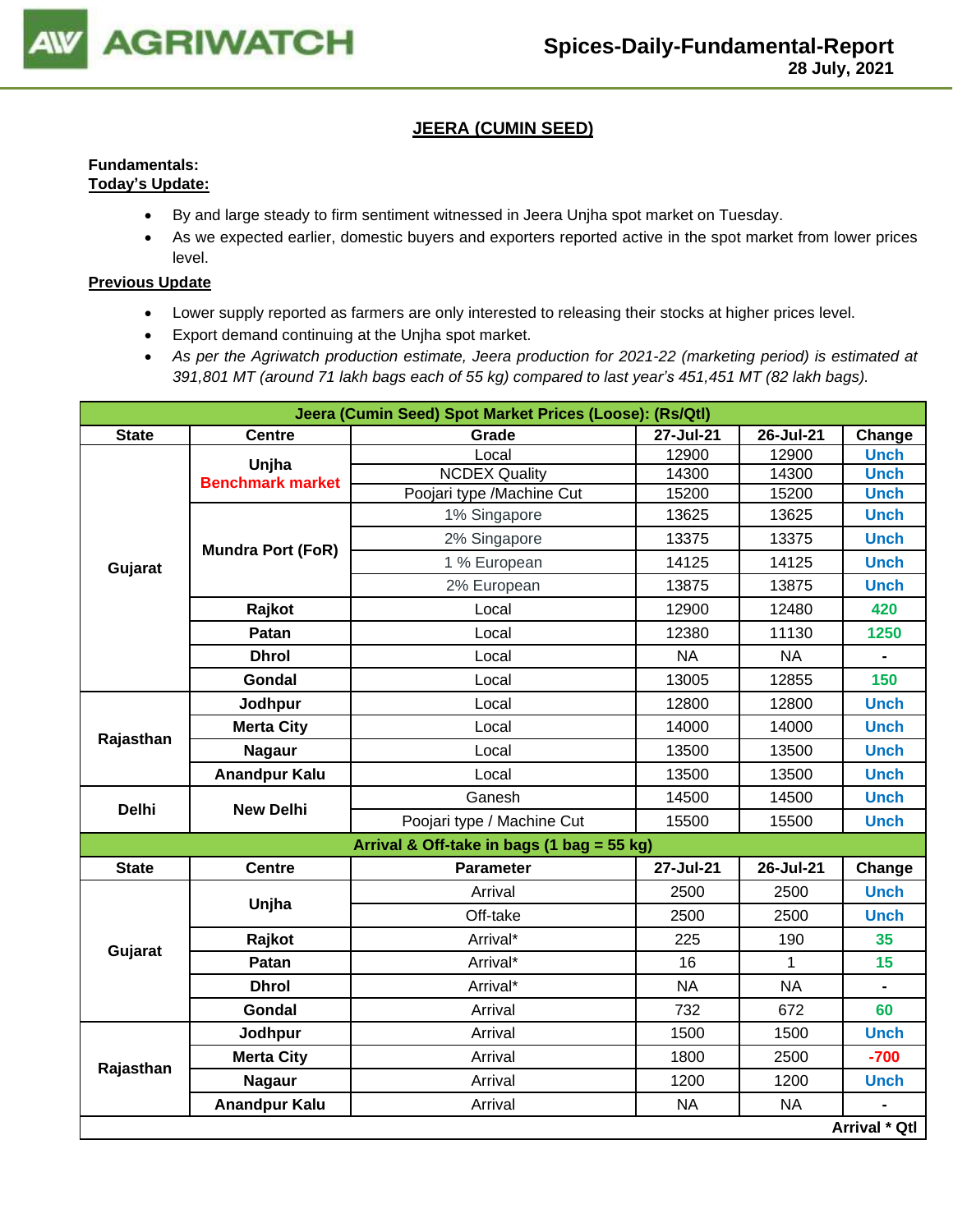

## **NCDEX-FUTURES MARKET**

| <b>Jeera (Cumin Seed)</b> |                          |                          |                          |       |                          |                          |                    |       |           |
|---------------------------|--------------------------|--------------------------|--------------------------|-------|--------------------------|--------------------------|--------------------|-------|-----------|
| <b>Contract</b>           | $+/-$ \$                 | Open                     | High                     | Low   | <b>Close</b>             | <b>Volume</b>            | <b>Vol. Change</b> | OI    | OI Change |
| <b>Aug-21</b>             | $\overline{\phantom{a}}$ | $\overline{\phantom{a}}$ | $\overline{\phantom{m}}$ | $- -$ | $\overline{\phantom{a}}$ | $\overline{\phantom{a}}$ | $- -$              | $- -$ | $- -$     |
| <b>Sep-21</b>             | $- -$                    | $\overline{\phantom{a}}$ | $- -$                    | $- -$ | $\overline{\phantom{a}}$ | $\overline{\phantom{a}}$ | $- -$              | $- -$ | $- -$     |
| <b>Oct-21</b>             | $- -$                    | $- -$                    | $- -$                    | $- -$ | $- -$                    | $- -$                    | $- -$              | $- -$ | $- -$     |
|                           |                          |                          |                          |       |                          |                          |                    |       |           |

| <b>Spread</b> | <b>Aug-21</b> | Sep-21                   | <b>Oct-21</b> |
|---------------|---------------|--------------------------|---------------|
| <b>Basis</b>  | $- -$         | $- -$                    | $- -$         |
| <b>Aug-21</b> | $\sim$ $\sim$ | $\overline{\phantom{a}}$ | $\sim$ $\sim$ |
| Sep-21        | $\sim$ $\sim$ | $\sim$ $\sim$            | $- -$         |

NB: Spread was done by taking Spot prices at Unjha or NCDEX Quality. Basis = Spot prices– Near month futures.

#### **NCDEX- STOCK POSITION**

|               | <b>Demat</b> | <b>In-Process</b> | Total      |  |
|---------------|--------------|-------------------|------------|--|
| <b>Stocks</b> | 26.07.2021   | 26.07.2021        | 26.07.2021 |  |
| Jodhpur       | $- -$        | $-$               | $- -$      |  |
| Unjha         | 4243         |                   | 4243       |  |
| ____<br>__    |              |                   |            |  |

(**Quantity in MT)**

## **NCDEX Jeera (Cumin Seed) EED Wise Stock Position Qty in MT on 19th July, 2021**

| EED          | <b>Jodhpur</b> | Unjha | <b>Total</b> |
|--------------|----------------|-------|--------------|
| 10-Sep-21    | $- -$          | 1466  | 1466         |
| 10-Oct-21    | $- -$          | 2445  | 2445         |
| 10-Nov-21    | $- -$          | 329   | 329          |
| 10-Dec-21    | $- -$          | 213   | 213          |
| 10-Jan-22    | $- -$          | 48    | 48           |
| <b>Total</b> | $- -$          | 4501  | 4501         |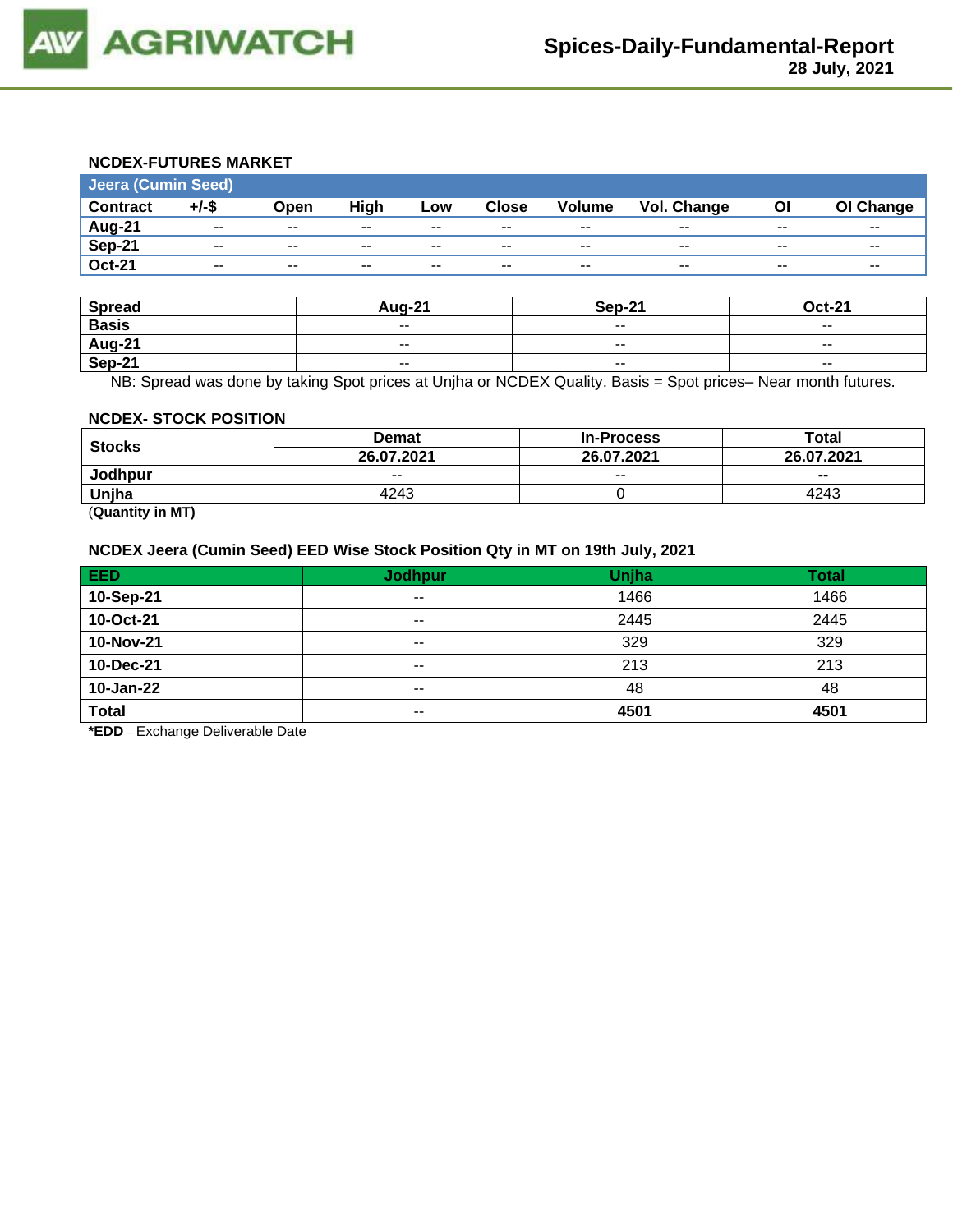

## **CARDAMOM**

#### **Fundamentals**

## **Today's Update:**

- Mixed sentiment witnessed in Cardamom spot market on Tuesday.
- Lower supply reported as Cardamom planters are not interested to releasing their produce at lower level.

- India's production for the coming marketing year 2021-22 (which will start from August officially) expected better around 30,000 MT also put the cap on prices.
- Cardamom planters were received higher prices last two years, therefore, they are taking care of their plants and favourable weather condition, is the main reason for expecting good crop in the coming year.
- As we expected earlier, the new Cardamom supply pressurizes the prices from higher levels due to increased production.
- Agriwatch estimates for 2020-21, India's Cardamom production would be around 22,000 23,000 MT, due to favourable weather conditions. Last year it was 19,000 – 20,000 MT.

| <b>Small Cardamom Spot Market Prices (Loose): (Rs/Kg)</b> |                         |                  |           |           |                |  |  |
|-----------------------------------------------------------|-------------------------|------------------|-----------|-----------|----------------|--|--|
| <b>State</b>                                              | <b>Auction Price</b>    |                  | 27-Jul-21 | 26-Jul-21 | Change         |  |  |
| Kerala                                                    | Kochi                   | <b>Max price</b> | 1729      | 1747      | $-18$          |  |  |
|                                                           | <b>Benchmark market</b> | Avg. Price       | 1099      | 1088      | 11             |  |  |
|                                                           |                         | <b>Medium</b>    | 1050      | 1050      | <b>Unch</b>    |  |  |
|                                                           |                         | 6.5 (Bold)       | 1150      | 1150      | <b>Unch</b>    |  |  |
| <b>Delhi</b>                                              | <b>New Delhi</b>        | 7 (Bold)         | 1400      | 1400      | <b>Unch</b>    |  |  |
|                                                           |                         | 7.5 (Bold)       | 1650      | 1650      | <b>Unch</b>    |  |  |
|                                                           |                         | 8 (Bold)         | 2000      | 2000      | <b>Unch</b>    |  |  |
| Large Cardamom Spot Market Prices: (Rs/Kg)                |                         |                  |           |           |                |  |  |
|                                                           | Singtam                 | <b>Badadana</b>  | <b>NA</b> | <b>NA</b> | ۰              |  |  |
|                                                           | Singtam                 | Chotadana        | NA        | <b>NA</b> | $\blacksquare$ |  |  |
| <b>Sikkim</b>                                             | Gangtok                 | <b>Badadana</b>  | <b>NA</b> | <b>NA</b> | $\blacksquare$ |  |  |
|                                                           | Gangtok                 | Chotadana        | <b>NA</b> | <b>NA</b> | $\blacksquare$ |  |  |
|                                                           | Siliguri                | <b>Badadana</b>  | <b>NA</b> | <b>NA</b> | $\blacksquare$ |  |  |
| <b>West Bengal</b>                                        | <b>Siliguri</b>         | Chotadana        | <b>NA</b> | <b>NA</b> | $\blacksquare$ |  |  |
| Arrival & Off-take in Kg                                  |                         |                  |           |           |                |  |  |
| <b>State</b>                                              | <b>Parameter</b>        | <b>Centre</b>    | 27-Jul-21 | 26-Jul-21 | Change         |  |  |
|                                                           |                         | <b>Arrivals</b>  | 74784     | 33184     | 41600          |  |  |
| Kerala                                                    | Kochi                   | Off-take         | 73965     | 30841     | 43123          |  |  |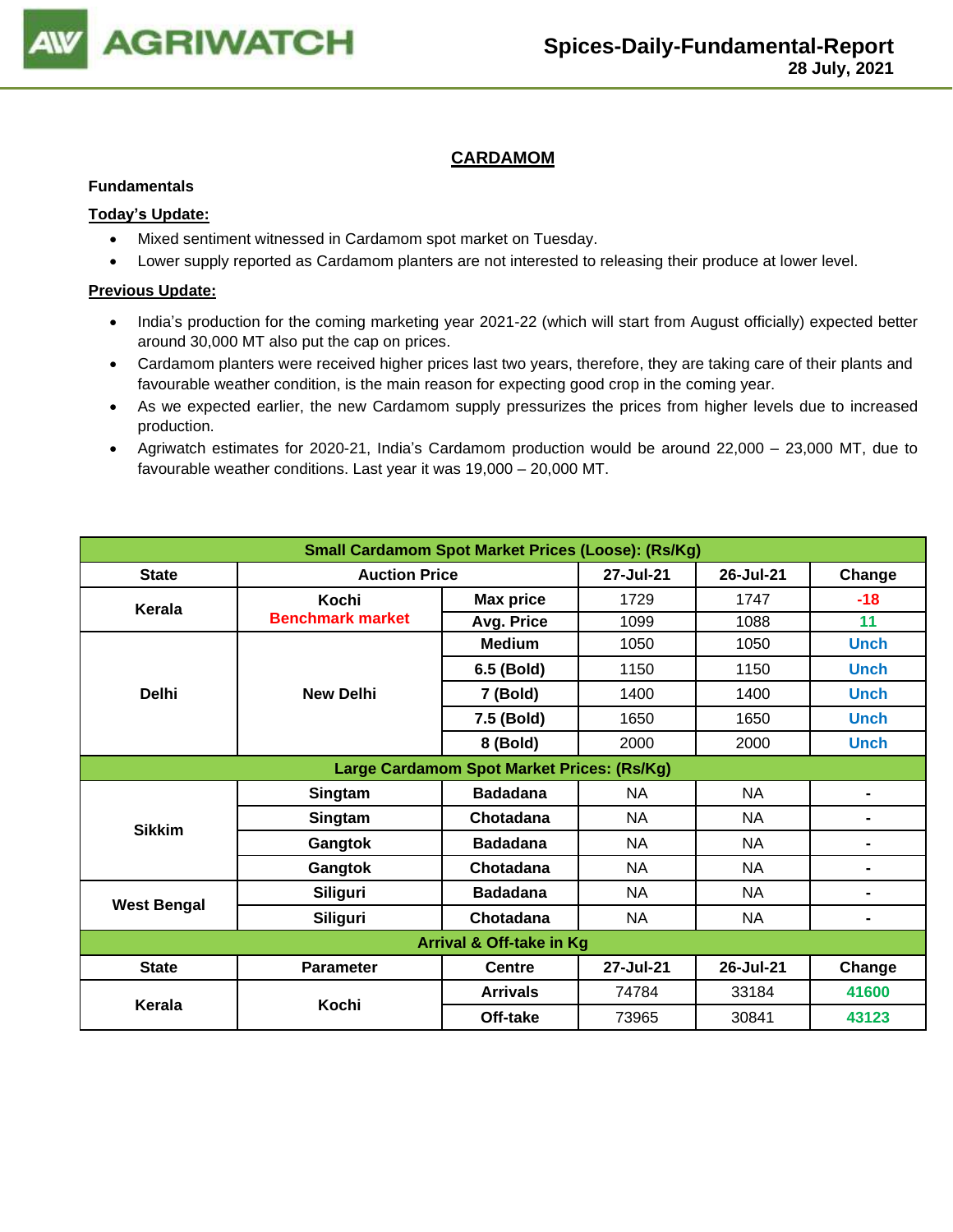

#### **MCX-FUTURES MARKET**

| <b>Cardamom</b> |                          |                          |       |       |              |                          |             |       |           |
|-----------------|--------------------------|--------------------------|-------|-------|--------------|--------------------------|-------------|-------|-----------|
| <b>Contract</b> | +/-\$                    | Open                     | High  | Low   | <b>Close</b> | Volume                   | Vol. Change | OI    | OI Change |
| Aug-21          | $\overline{\phantom{a}}$ | $- -$                    | $- -$ | $- -$ | $- -$        | $- -$                    | $- -$       | $- -$ | $- -$     |
| <b>Sep-21</b>   | $- -$                    | $- -$                    | $- -$ | $-$   | $-$          | $\overline{\phantom{a}}$ | $- -$       | $- -$ | $- -$     |
| <b>Oct-21</b>   | $- -$                    | $\overline{\phantom{a}}$ | $- -$ | $- -$ | $- -$        | $- -$                    | $- -$       | $- -$ | $- -$     |

| <b>Spread</b>    | Aug-21                   | <b>Sep-21</b>            | <b>Oct-21</b>            |
|------------------|--------------------------|--------------------------|--------------------------|
| <b>Basis</b>     | $\sim$                   | $- -$                    | $- -$                    |
| Aug-21<br>Sep-21 | $\overline{\phantom{a}}$ | $- -$                    | $- -$                    |
|                  | $\overline{\phantom{a}}$ | $\overline{\phantom{a}}$ | $\overline{\phantom{a}}$ |

NB: Spread was done by taking Spot prices of Average quality prices. Basis = Spot prices– Near month futures.

#### **MCX- STOCK POSITION**

| <b>Stocks</b>       | <b>Demat</b>             | <b>In-Process</b>        | Total                    |  |
|---------------------|--------------------------|--------------------------|--------------------------|--|
|                     | 26.07.2021               | 26.07.2021               | 26.07.2021               |  |
| Vandanmedu          | $\overline{\phantom{0}}$ | $\overline{\phantom{0}}$ | $\overline{\phantom{0}}$ |  |
| T.N.(Bodi)          | $- -$                    | $- -$                    | $- -$                    |  |
| $(①$ usntity in MT) |                          |                          |                          |  |

(**Quantity in MT)**

## **MCX Cardamom EED Wise Stock Position Qty in MT on 19th July, 2021**

| ъ<br>сU                  | Vandanmedu | T.N.(Bodi) | --<br>lotal |  |
|--------------------------|------------|------------|-------------|--|
| $\overline{\phantom{a}}$ | $- -$      | $- -$      | $- -$       |  |
| $\blacksquare$           | $- -$      | $- -$      | $- -$       |  |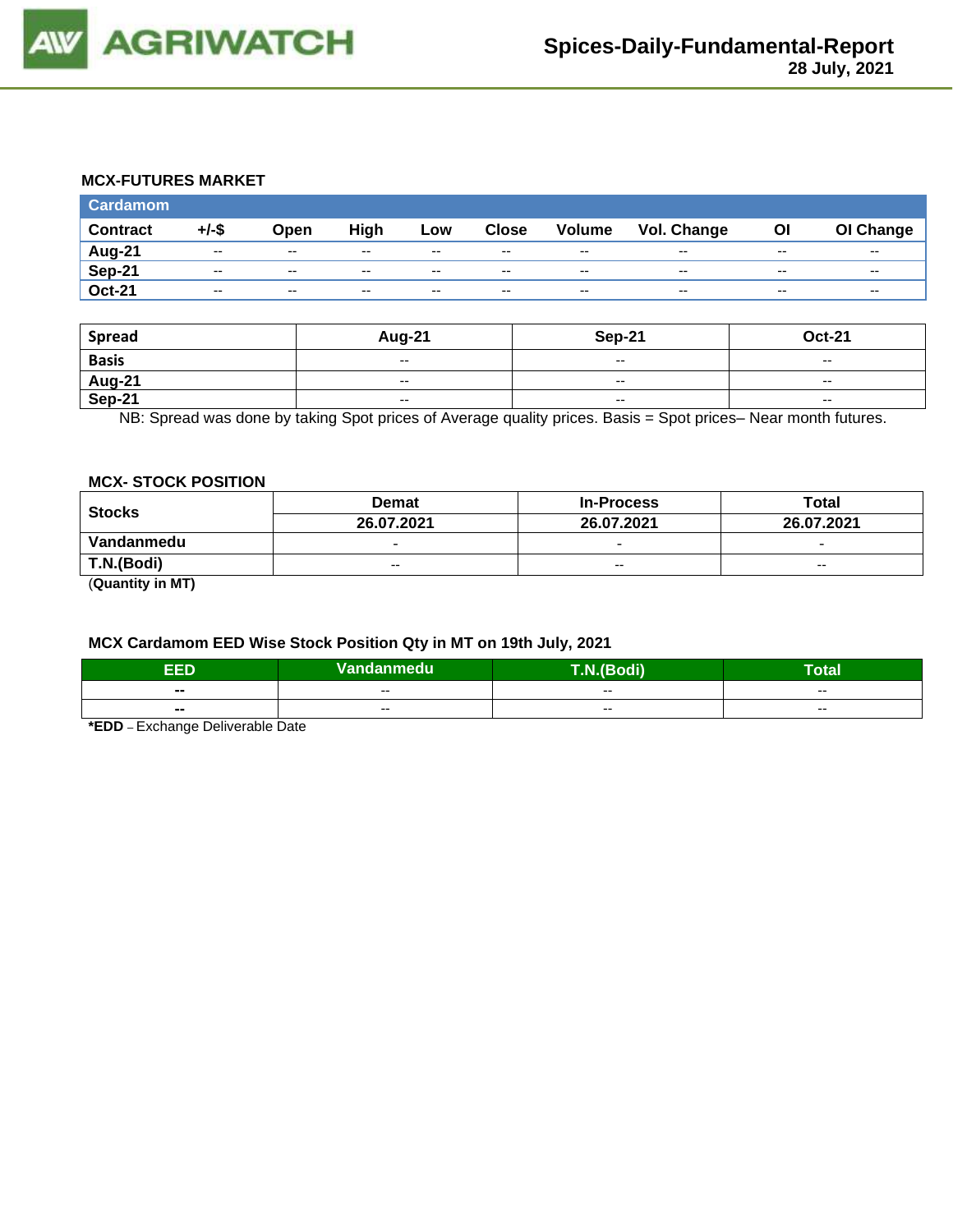

## **CORIANDER SEED**

## **Fundamentals:**

#### **Today's Update:**

• Steady to firm sentiment witnessed in Coriander spot market on Tuesday.

- Increasing arrivals reported in the spot market. Farmers are releasing their produce as coriander prices are higher compared to last year.
- Currently buyers reported inactive at the spot market. However, they may active in coming days as ending stocks slowly come down.
- *Agriwatch estimates lower ending stocks for 2021-22 (marketing year) likely to support Coriander prices in the coming days.*
- *As per Agriwatch production estimate, Coriander production for 2021-22 (marketing year) is estimated at 342,435 MT (85 lakh bags) compared to last year's 352,316 MT (88 lakh bags, 1 bag = 40 kg).*
- We expect the 2021-22 marketing year likely to be good for Coriander.

| <b>Coriander Spot Market Prices (Loose): (Rs/Qtl)</b> |                               |                                                 |           |           |             |  |  |
|-------------------------------------------------------|-------------------------------|-------------------------------------------------|-----------|-----------|-------------|--|--|
| <b>State</b>                                          | <b>Centre</b>                 | 27-Jul-21<br>26-Jul-21<br>Grade (New)<br>Change |           |           |             |  |  |
|                                                       |                               | Eagle                                           | 6500      | 6500      | <b>Unch</b> |  |  |
|                                                       | Kota<br><b>Benchmark</b>      | Eagle(Split)                                    | 6800      | 6800      | <b>Unch</b> |  |  |
|                                                       | market                        | Badami                                          | 6200      | 6200      | <b>Unch</b> |  |  |
|                                                       |                               | Badami(Split)                                   | 6500      | 6500      | <b>Unch</b> |  |  |
|                                                       |                               | Eagle                                           | 6500      | 6500      | <b>Unch</b> |  |  |
|                                                       |                               | Eagle(Split)                                    | 6500      | 6500      | <b>Unch</b> |  |  |
|                                                       | Ramganj                       | Badami                                          | 6300      | 6300      | <b>Unch</b> |  |  |
| Rajasthan                                             |                               | Badami(Split)                                   | 6300      | 6300      | <b>Unch</b> |  |  |
|                                                       |                               | Scooter                                         | 7500      | 7500      | <b>Unch</b> |  |  |
|                                                       | <b>Baran</b>                  | Eagle                                           | 6350      | 6350      | <b>Unch</b> |  |  |
|                                                       |                               | Badami                                          | 6050      | 6050      | <b>Unch</b> |  |  |
|                                                       | <b>Bhawani</b>                | Eagle                                           | 6050      | 6050      | <b>Unch</b> |  |  |
|                                                       |                               | Badami                                          | 5850      | 5850      | <b>Unch</b> |  |  |
|                                                       |                               | Scooter                                         | 6250      | 6250      | <b>Unch</b> |  |  |
|                                                       |                               | Double Paroot                                   | <b>NA</b> | <b>NA</b> |             |  |  |
|                                                       |                               | Badami                                          | 6200      | 6200      | <b>Unch</b> |  |  |
|                                                       | Guna                          | Eagle                                           | 6500      | 6500      | <b>Unch</b> |  |  |
|                                                       |                               | Scooter                                         | 7000      | 7000      | <b>Unch</b> |  |  |
| <b>Madhya Pradesh</b>                                 |                               | Badami                                          | 6100      | 6100      | <b>Unch</b> |  |  |
|                                                       | <b>Neemuch</b>                | Eagle                                           | 6400      | 6400      | <b>Unch</b> |  |  |
|                                                       |                               | Scooter                                         | <b>NA</b> | <b>NA</b> |             |  |  |
|                                                       |                               | Badami                                          | 6505      | 6455      | 50          |  |  |
| Gujarat                                               | <b>Gondal</b>                 | Eagle                                           | 7505      | 6805      | 700         |  |  |
|                                                       |                               | Eagle (Dal)                                     | 8000      | 8000      | <b>Unch</b> |  |  |
| <b>Delhi</b>                                          | <b>Khari Baoli</b><br>(Delhi) | Eagle                                           | 9000      | 9000      | <b>Unch</b> |  |  |
|                                                       |                               | Scooter                                         | 12500     | 12500     | <b>Unch</b> |  |  |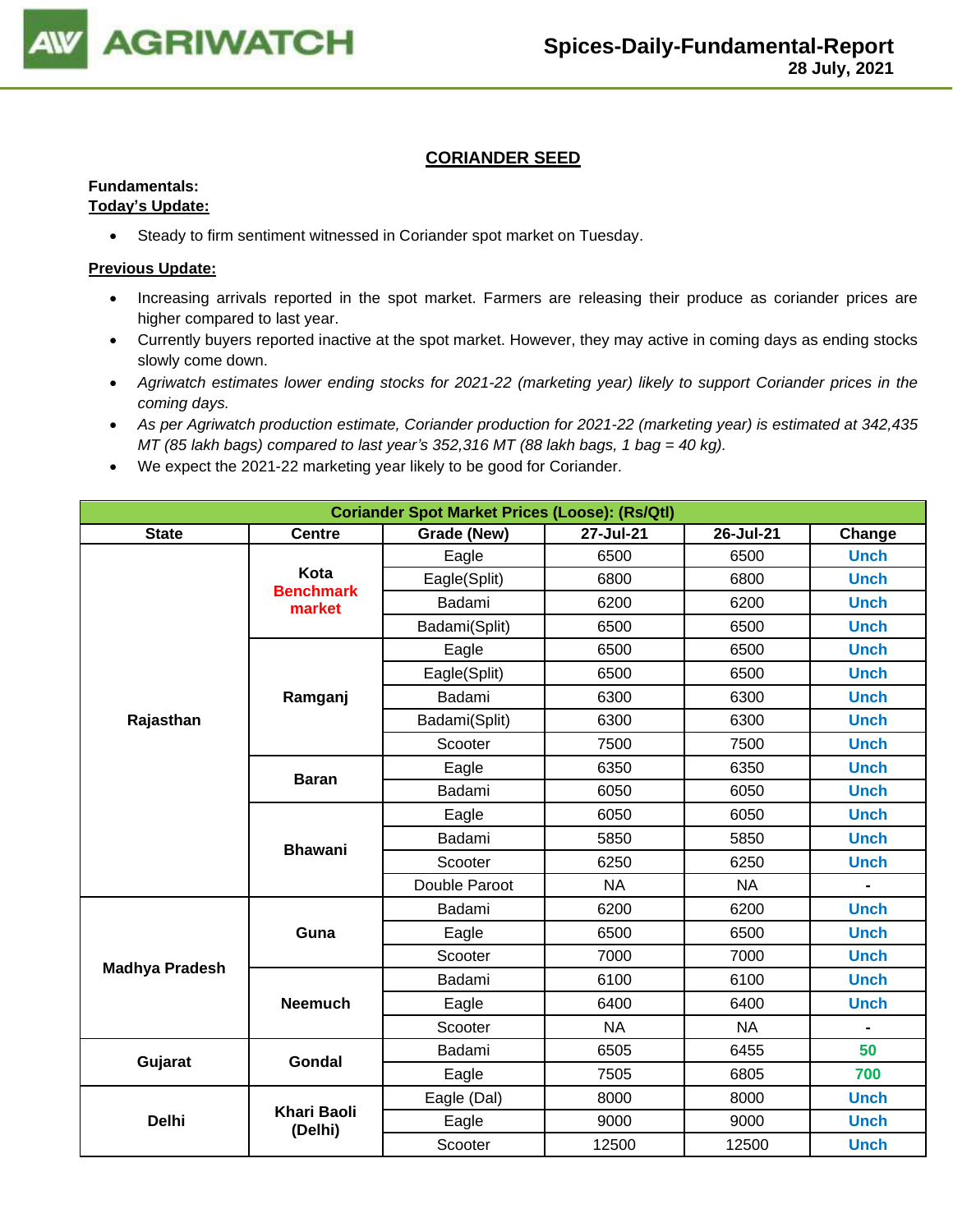

| Arrival & Off-take in bags (1 bag = 40 kg) |                |               |           |           |                |  |  |
|--------------------------------------------|----------------|---------------|-----------|-----------|----------------|--|--|
| <b>State</b>                               |                | <b>Centre</b> | 27-Jul-21 | 26-Jul-21 | Change         |  |  |
|                                            | Kota           | Arrival       | 300       | 700       | $-400$         |  |  |
|                                            |                | Offtake       | 300       | 700       | $-400$         |  |  |
|                                            | Ramganj        | Arrival       | 2000      | 3000      | $-1000$        |  |  |
|                                            |                | Offtake       | 2000      | 3000      | $-1000$        |  |  |
| Rajasthan                                  | <b>Baran</b>   | Arrival       | 1200      | 800       | 400            |  |  |
|                                            |                | Offtake       | 1200      | 800       | 400            |  |  |
|                                            | <b>Bhawani</b> | Arrival       | 75        | 100       | $-25$          |  |  |
|                                            |                | Offtake       | 75        | 100       | $-25$          |  |  |
|                                            | Guna           | Arrival       | <b>NA</b> | 2000      | $\blacksquare$ |  |  |
|                                            |                | Offtake       | <b>NA</b> | 2000      |                |  |  |
| <b>Madhya Pradesh</b>                      |                | Arrival       | 500       | 600       | $-100$         |  |  |
|                                            | <b>Neemuch</b> | Offtake       | 500       | 600       | $-100$         |  |  |

## **NCDEX-FUTURES MARKET**

| <b>Coriander</b> |       |       |       |       |              |               |             |       |                          |
|------------------|-------|-------|-------|-------|--------------|---------------|-------------|-------|--------------------------|
| <b>Contract</b>  | +/-\$ | Open  | High  | Low   | <b>Close</b> | <b>Volume</b> | Vol. Change | OI    | OI Change                |
| Aug-21           | $- -$ | $- -$ | $- -$ | $- -$ | $- -$        | $- -$         | $- -$       | $- -$ | $- -$                    |
| <b>Sep-21</b>    | $- -$ | $- -$ | $- -$ | $- -$ | $- -$        | $- -$         | $- -$       | $- -$ | $\overline{\phantom{a}}$ |
| <b>Oct-21</b>    | $- -$ | $- -$ | $- -$ | $- -$ | $- -$        | $- -$         | $- -$       | $- -$ | $- -$                    |

| <b>Spread</b>                             | $410 - 2^2$ | <b>Sep-21</b>            | $Oct-21$                 |
|-------------------------------------------|-------------|--------------------------|--------------------------|
| <b>Basis</b>                              | $ -$        | $\overline{\phantom{a}}$ | $\overline{\phantom{a}}$ |
| $\frac{\overline{Aug-21}}{\text{Sep-21}}$ | $- -$       | $- -$                    | $- -$                    |
|                                           | $ -$        | $\overline{\phantom{a}}$ | $\overline{\phantom{a}}$ |

NB: Spread was done by taking Spot prices of Average quality prices at Kota. Basis = Spot prices– Near month futures

#### **NCDEX- STOCK POSITION**

| <b>Stocks</b>           | <b>Demat</b> | <b>In-Process</b> | Total      |
|-------------------------|--------------|-------------------|------------|
|                         | 26.07.2021   | 26.07.2021        | 26.07.2021 |
| <b>Baran</b>            |              |                   |            |
| Gondal                  | 4408         | ιU                | 4418       |
| Kota                    | 455          |                   | 455        |
| Ramganj                 | -            |                   |            |
| (0.1222, 0.0122, 0.000) |              |                   |            |

(**Quantity in MT)**

#### **NCDEX Coriander EED Wise Stock Position Qty in MT on 19th July, 2021**

| <b>EED</b>   | Gondal | <b>Kota</b> | Ramganj Mandi | <b>Total</b> |
|--------------|--------|-------------|---------------|--------------|
| $10-Sep-21$  | 378    | 435         | $- -$         | 813          |
| 10-0ct-21    | 2644   | 10          | $\sim$        | 2654         |
| $10-Nov-21$  | 467    | $- -$       | $\sim$        | 467          |
| 10-Dec-21    | 709    | 10          | $\sim$ $\sim$ | 719          |
| $10$ -Jan-22 | 190    |             | $- -$         | 190          |
| <b>Total</b> | 4388   | 455         | $\sim$        | 5090         |